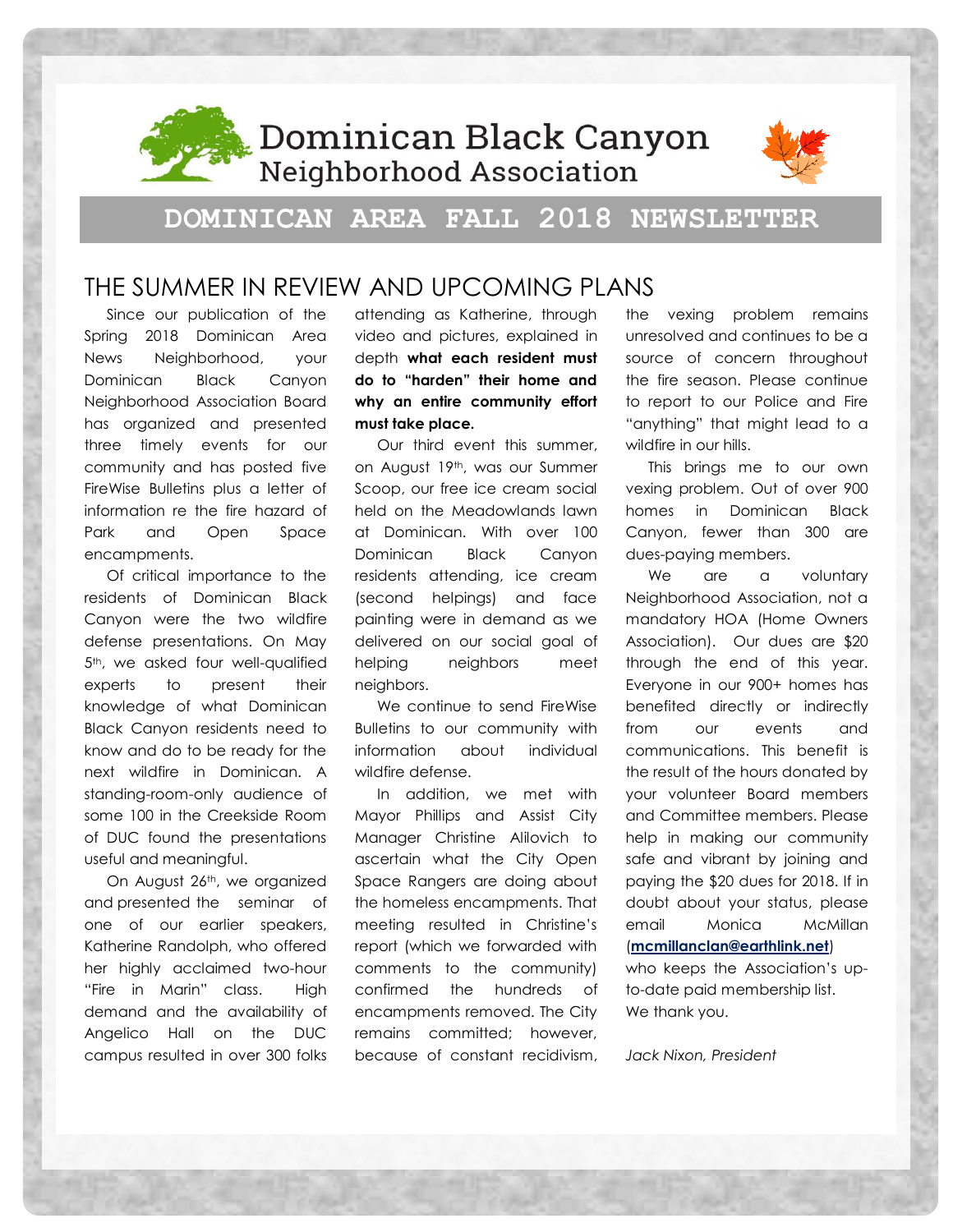

#### **DBCNA FireSafe Committee**

Devastating fires in Santa Rosa last October, smoke from numerous fires this summer, and a 150+ acre wildfire near Lagunitas in September remind us that a wildfire can destroy our entire neighborhood. A year ago, the Association established the FireSafe Committee to coordinate efforts to improve fire safety, reduce the risk of fire to our homes, and to achieve certification as a FireWise Defense Community. To educate neighbors about fire safety, the Committee organized two meetings on the Dominican University campus (May 5 - 100 neighbors; and August 26 – over 300 neighbors). These meetings together with a detailed assessment of fire risks and a long-term plan to reduce risks resulted in our neighborhood's formal recognition as a FireWise Defense Community by FireWise USA. Please continue to track labor and expense for vegetation removal. The FireSafe Committee will request your records next year as part of annual recertification. Recognition benefits include resistance to an insurance company's attempt to cancel your policy because of fire risk, discounts on fire insurance premiums from some companies, and funding for "chipper days" (low-cost brush disposal) through FireSafe Marin. See their great website for more tips: http:/[/www.firesafemarin.org](file:///C:/Users/jgnixon/AppData/Local/Microsoft/Windows/Temporary%20Internet%20Files/Content.Outlook/ZUSFN7EJ/www.firesafemarin.org)

#### **Defensible Space**

The San Rafael Fire Department has begun robust enforcement of ordinances that require removal of juniper and bamboo. Vegetation management inspectors from SRFD have issued citations to several recalcitrant land owners. The largest case resulted in cleanup of an 18-acre parcel at the top of Villa Avenue. Many homeowners have voluntarily removed large amounts of flammable vegetation and have significantly increased defensible space around their homes. A greater effort is still needed. Walk through inspections can be scheduled by calling SRFD Fire Inspector Patrick Bignardi at (415) 485-3308.

#### **Building Hardening**

Other fire prevention measures include replacing combustible roofing and installing tempered glass on windows. Homes can burn from the inside out if embers enter though unscreened chimneys or vents with openings larger than 1/8 inch. Except for new and remodeled buildings, these measures are voluntary, but highly recommended.

#### **If All Else Fails, Evacuate**

The Marin County Fire Department issues Red Flag Warnings when humidity is low, and temperatures and wind velocity are high. Avoid mowing lawns, park cars off the street, and be aware of the potential for an evacuation order from law enforcement. In cooperation with San Rafael Police, there will be an evacuation exercise next spring when the weather is fair and before fire season starts. Be sure that your homeowner's insurance is adequate to replace your home and bring it up to current building codes. There are 904 homes in our neighborhood but only 430 are registered with Alert Marin. This is a 9% increase over last month, but we are less than half done. Sign up now at<https://www.marinsheriff.org/services/emergency-services/alert-marin>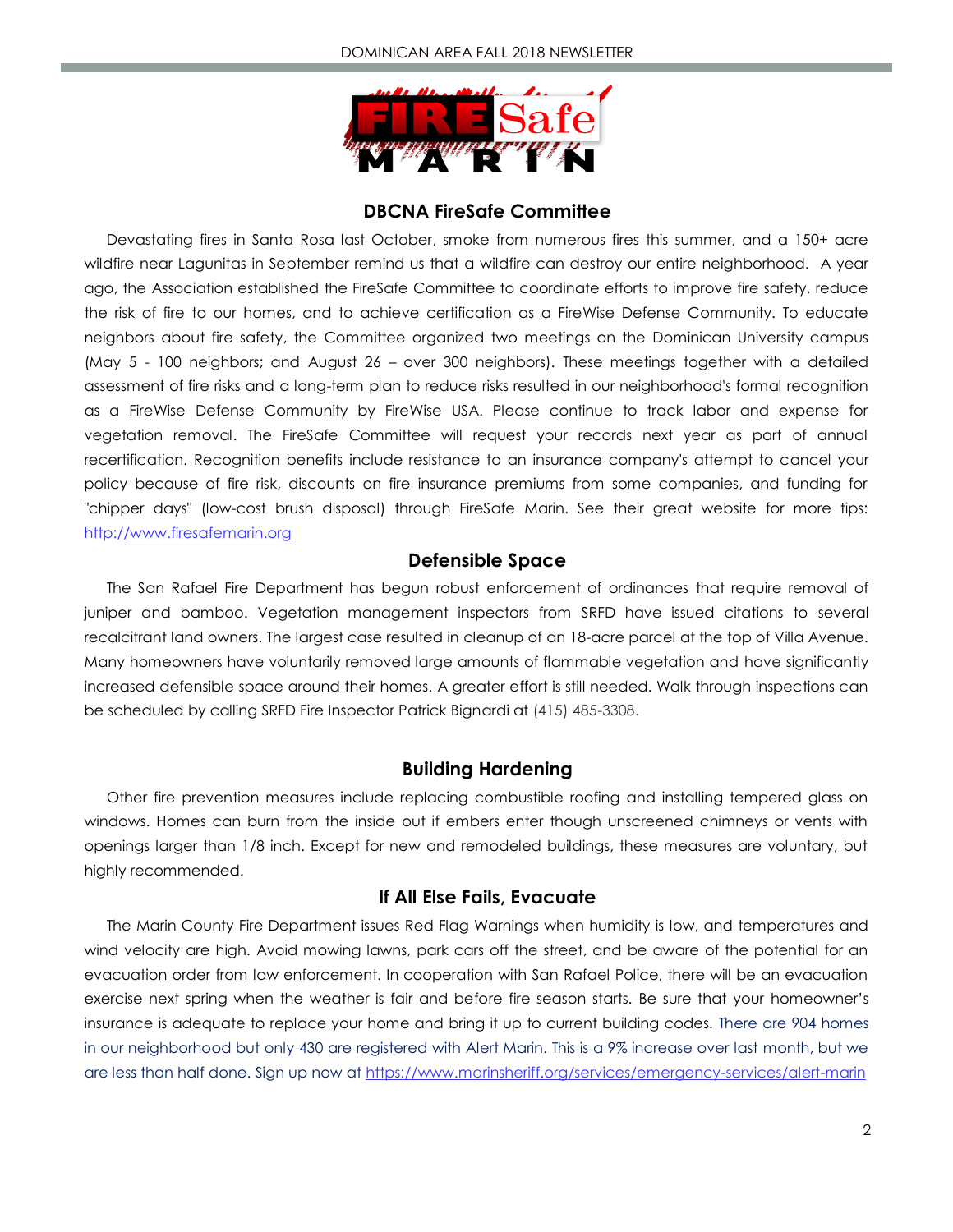

**Becoming a Wildfire Defense Community is an important step towards making our community safe from wildfires. We now have resources that can help us identify and remove or reduce the fire dangers.**

**Of course, many of those corrective actions require money. Money for seminars, money for chippers, money for hired labor, money for the right tools, and so on. One recent example is the "Fire in Marin" seminar that incurred an unbudgeted expense for the A-V equipment rental along with the printing cost for all the handouts. Our Neighborhood Association annual dues do not cover these expenses.**

**So, as part of our efforts, we are seeking funds or grants that can help us towards that end. We are looking to local businesses, charitable groups, service clubs and civic-minded citizens who wish to assist with our efforts towards making this a safer neighborhood. This will be an ongoing search as we work towards making our community wildfire safe If you would like to be part of this process, please email Bonnie Marks, our Treasurer, at<bmarks@telis.org>**

Why feature Zero Waste Marin? It's simple. More waste = more negative impact on our environment. From the air, land and sea our actions can help minimize pollution, keep our waters clean and our land healthy. What is zero waste? "Zero Waste means designing and managing products and processes to systematically avoid and eliminate the volume and toxicity of waste and materials, conserve and recover all resources, and not burn or bury them.

Zero Waste is a big idea with one goal: to eliminate waste. In 2006, a group of Marin's community members began to wonder: is it possible to eliminate waste in Marin and live a waste free life? We recycle, compost,

### **ZERO WASTE MARIN**

donate, drive hybrids, walk, bike, and participate in conservation daily. Many of us have done everything within reach to make our local environment a clean and beautiful place to live, but, each day, thousands of pounds of waste still enter our landfill.

We can eliminate waste in Marin County but not without the participation of all residents and businesses. We believe that, together, it's possible to set an example that encourages the rest of the nation to live sustainable lives."

Simple changes such as switching to reusable battery packs, reusable water and coffee containers, reusable grocery bags, use of metal utensils vs. plastic and cloth dish towels vs. paper are

ways we can make a difference.

Find out more at **<zerowastemarin.org>** and check out Marin Sanitary Service's "what goes in your cart" to ensure proper disposal of your trash.

## **HOW LONG UNTIL IT'S REALLY GONE?**

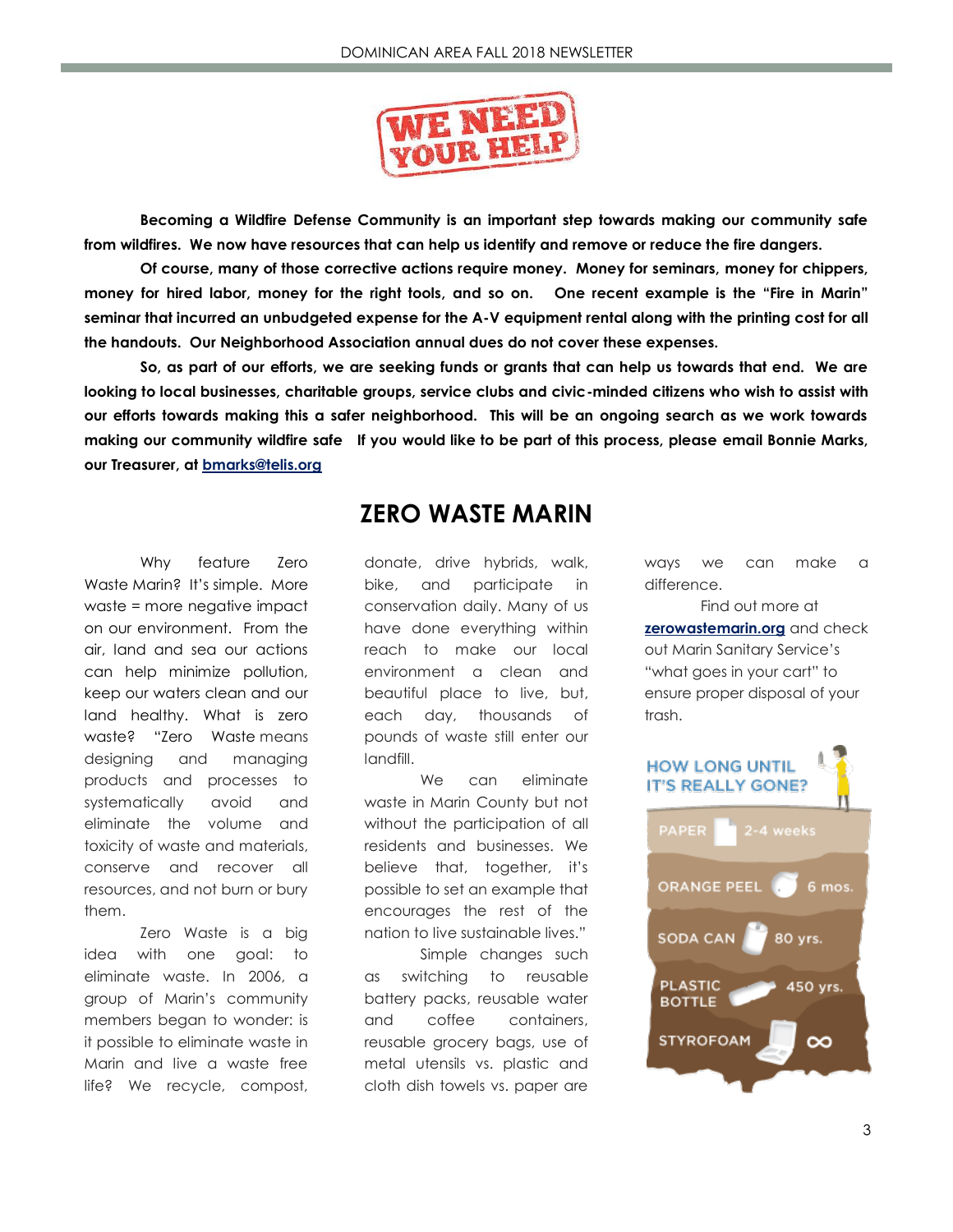### Marin Master Gardeners

The UC Marin Master Gardeners partner with the Marin Municipal Water District to provide homeowners in the MMWD service area with information and advice on improving their irrigation practices to help conserve water. During a Garden Walk, two Marin Master Gardeners will visit your property and do a walk through your garden with you. The MMG garden walkers recently completed additional training focused on fire-wise planting, since home gardeners have been asking questions about landscaping that is both water and fire wise. To make an appointment for a Garden Walk, call the UC Marin Master Gardener Help Desk (415) 473 4204, or visit the UC Marin Master Gardener website at [marinmg.ucanr.edu.](file:///C:/Users/jgnixon/AppData/Local/Microsoft/Windows/Temporary%20Internet%20Files/Content.Outlook/ZUSFN7EJ/DBCNA%20Fall%202018%20Newsletter%20FINAL%20(002).docx)

### Marin Shakespeare Company

Marin Shakespeare Company, which performs plays Shakespeare and others each creative announced, the company is 11 construction on renovations to the season.

summer at Dominican University's Shakespeare instruction in local neighborhood is lucky to be home Forest Meadows Amphitheater, is schools for over 3,000 students, to one of the country's leading preparing to celebrate its 30th offers after-school classes and summer season in 2019. While the workshops, and provides season's titles have yet to be Shakespeare in Prison programs in summer stars, with the words of excited to be nearing the start of reaching more than 400 inmates special treat. Marin Shakespeare 51-year old venue, just in time for a Company is the largest provider of organization which is grateful for better-than-ever 30th anniversary Shakespeare in Prison in the world, financial support. Find out more During the off-season, Marin personal dramatics and success. California state using the study and performance at **[www.marinshakespeare.org](http://www.marinshakespeare.org/)** of Shakespeare to help spur

Shakespeare Company provides transformation — with remarkable weekly. Marin Shakespeare Company is a non-profit personal and institutional The Dominican Shakespeare theatres. Enjoying a picnic under the prisons, Shakespeare filling the air, is a

**SAVE THE DATE! DBCNA ANNUAL COCKTAIL PARTY Friday, February 15TH MARIN TENNIS CLUB**



IS YOUR NEIGHBORHOOD VENUE FOR TENNIS & SWIMMING AND MUCH MORE! Contact Chris Horne, General Manager (415) 457-5160 marintennisclub.com



GENEROUS HOSTS OF OUR QUARTERLY NEIGHBORHOOD **MEETINGS**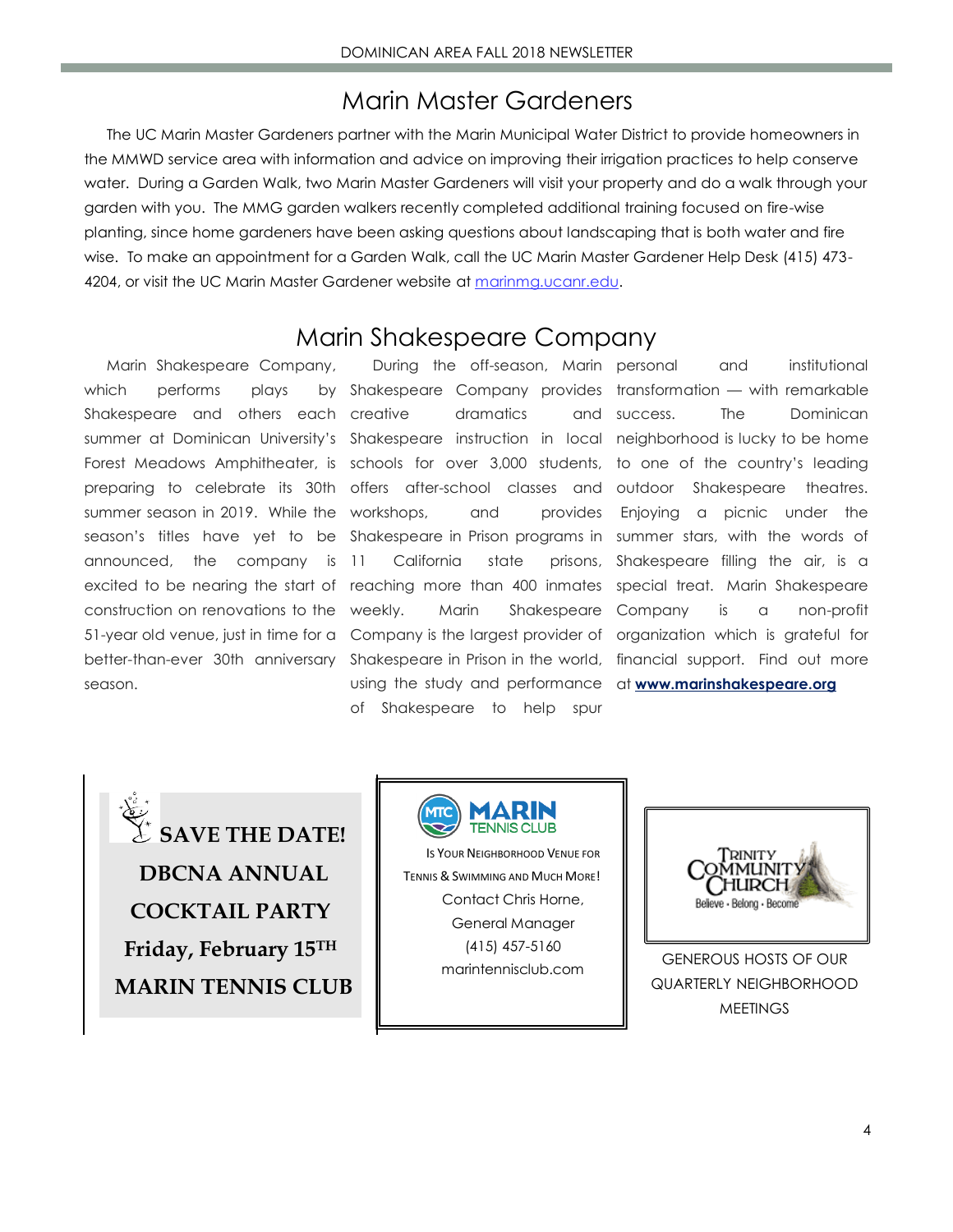# **DOMINICAN UNIVERSITY NEWS**



We are so lucky to live by Dominican University, where there is a diverse choice of events to take part in. We can watch a high-level women's soccer game, or volleyball game, or the men's soccer team … the men's basketball team's first home game is on November 14. These athletes are talented and fun to watch! Also, check out the Leadership Lecture Series – speakers like John Kerry and Sally field are on the schedule this Fall. If you want to stimulate your mind and make new friends, look into the OLLI classes- there is a huge variety of topics, like "History of the Symphony" and "the Adams Family" (as in John Adams who became our second President).

The Dominican Chorale, led by a wonderful Dominican alum, Francisco Ortiz, is performing November 17 at Angelico Hall. They are singing a beautiful Bach Cantata among other pieces. Also, the Guest Concert series features musical artists on Sunday afternoons: a great opportunity to take friends, family or neighbors for a lovely musical experience.

#### **COLEMAN SCHOOL NEWS**

Coleman is holding special events to encourage students to walk and bike to school. Being a neighborhood school, a number of students now walk or ride bikes every day. PLEASE drive carefully around our school entrances and watch for pedestrians at every stop sign and crosswalk! Thank you!



**International Walk and Roll to School Day!** 

**OCTOBER 10TH**

Coleman Elementary School Tours give you an opportunity to see classes, teachers and students in action. Tour dates for the 2018-2019 school year are:

Tuesday, October 16, 2018; Tuesday, November 13, 2018; Monday, January 14, 2019; Thursday, February 7, 2019; Tuesday, March 19, 2019; Monday, April 22, 2019

These tours are for adults only. Please register by calling the school office (415) 485-2420, ext. 201.